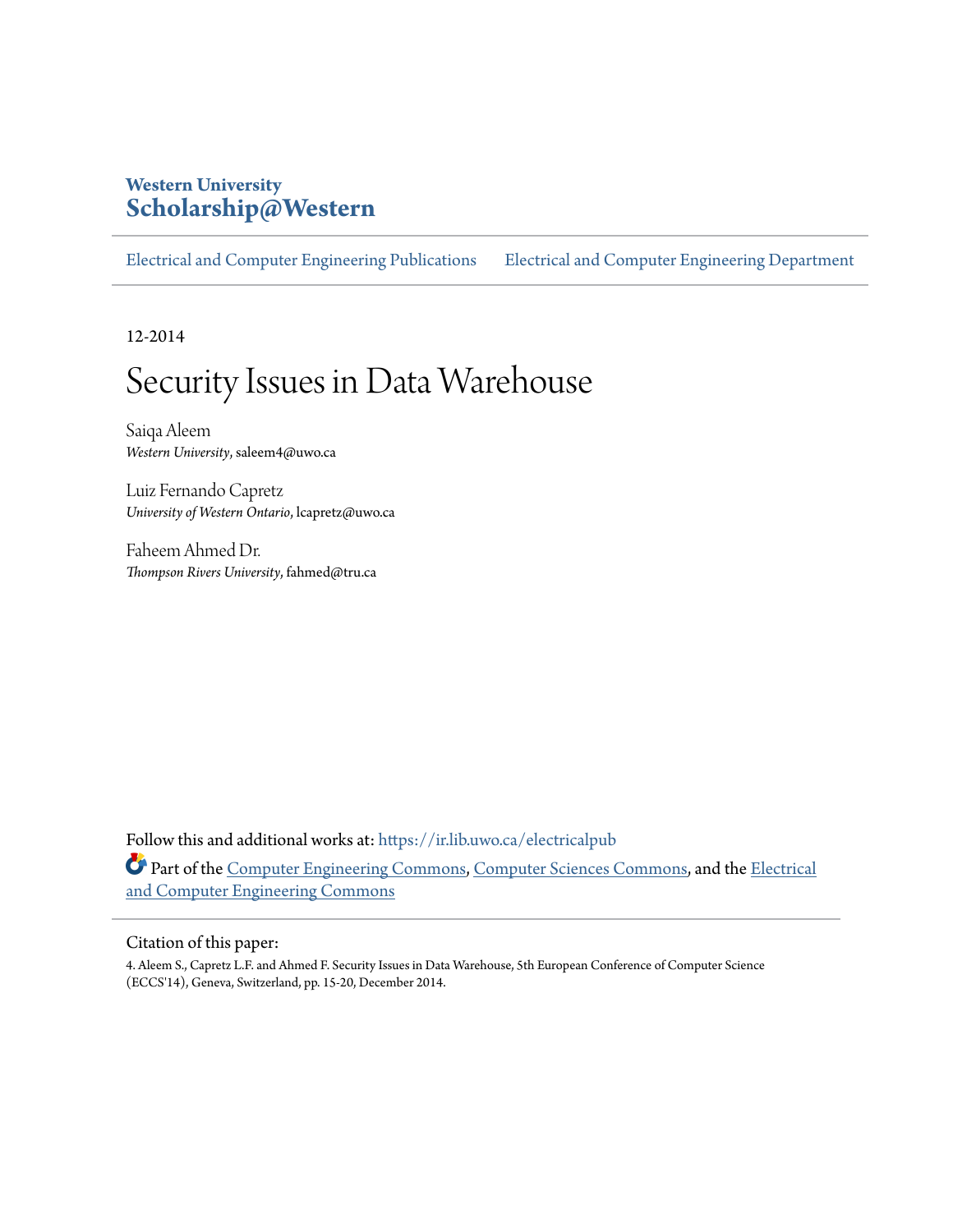# **Security Issues in Data Warehouse**

 SAIQA ALEEM LUIZ FERNANDO CAPRETZ

Department of Electrical & Computer Engineering Western University London, ON, Canada {saleem4, lcapretz}@uwo.ca

FAHEEM AHMED Department of Computing Science Thompson Rivers University Kamloops, BC, Canada fahmed@tru.ca

*Abstract* — Data Warehouse (DWH) provides storage for huge amounts of historical data from heterogeneous operational sources in the form of multidimensional views, thus supplying sensitive and useful information which help decision-makers to improve the organization's business processes. A data warehouse environment must ensure that data collected and stored in one big repository are not vulnerable. A review of security approaches specifically for data warehouse environment and issues concerning each type of security approach have been provided in this paper.

*Keywords* — data warehouse, security issues, data integrity, privacy, confidentiality

#### **1 Introduction**

In today's competitive business environment, organizations need to collaborate with each other and track their performance for market trend analysis. With the help of advances in computer and network technology, organizations stores, collect, and analyze vast amounts of data efficiently and quickly. Data are analyzed by the organization not only for market trend identification, but also to examine the effectiveness of their activities and to make decisions that affect their bottom line. Therefore, data management has become crucial because organizations not only need to store and retrieve data, but also need to derive meaningful information from it. As a consequence, organizations have come to depend more on knowledge management technologies such as interoperable knowledge management, knowledge repositories, and data warehouses (DWH).

A data warehouse may contain massive amounts of organizational data such as financial information, credit card numbers, organization trade secrets, and personal data, thus they are vulnerable to cyber attack [1]. A DWH must ensure that sensitive data does not fall into the wrong hands when data are consolidated into one big repository and become an easy target for malicious outside or inside attackers. Many published security statistics show that the number of attacks on data is increasing continuously [2]. Data security focusses mainly on three issues: confidentiality, integrity, and availability, these concepts are also know by the acronym CIA.

Confidentiality emphasizes protection of information from unauthorized disclosure, either by indirect logical inference or by direct retrieval [3]. Integrity involves data protection from accidental or malicious changes such as false data insertion, contamination, or destruction. Availability ensures that data are accessible to all authorized users at any time. In the past, many data security solutions for databases have been proposed.

Although available solutions have been proven to be scientifically effective, they are infeasible or at least inefficient for a DWH environment because this environment requires specific performance. Most of today's DWH security solutions lack effective security procedures to protect the data accessed through them. Existing security methods can be best for restricting security breaches, but cannot completely eliminate the risk.

In this paper, we present a survey of the security approaches available for DWHs and the issues concerning each type of security approach. The remainder of the paper is organized into two sections. In Section 2, various existing data security solutions for DWHs are presented, and specific issues in the DWH environment are discussed. Finally, Section 3 concludes the paper and highlights future research directions.

#### **2. Security Approaches for DWH**

A DWH is an integral part of an organization and empowers its users by enabling them to retrieve information about the business process as a whole. According to Devbandu [4], security is an important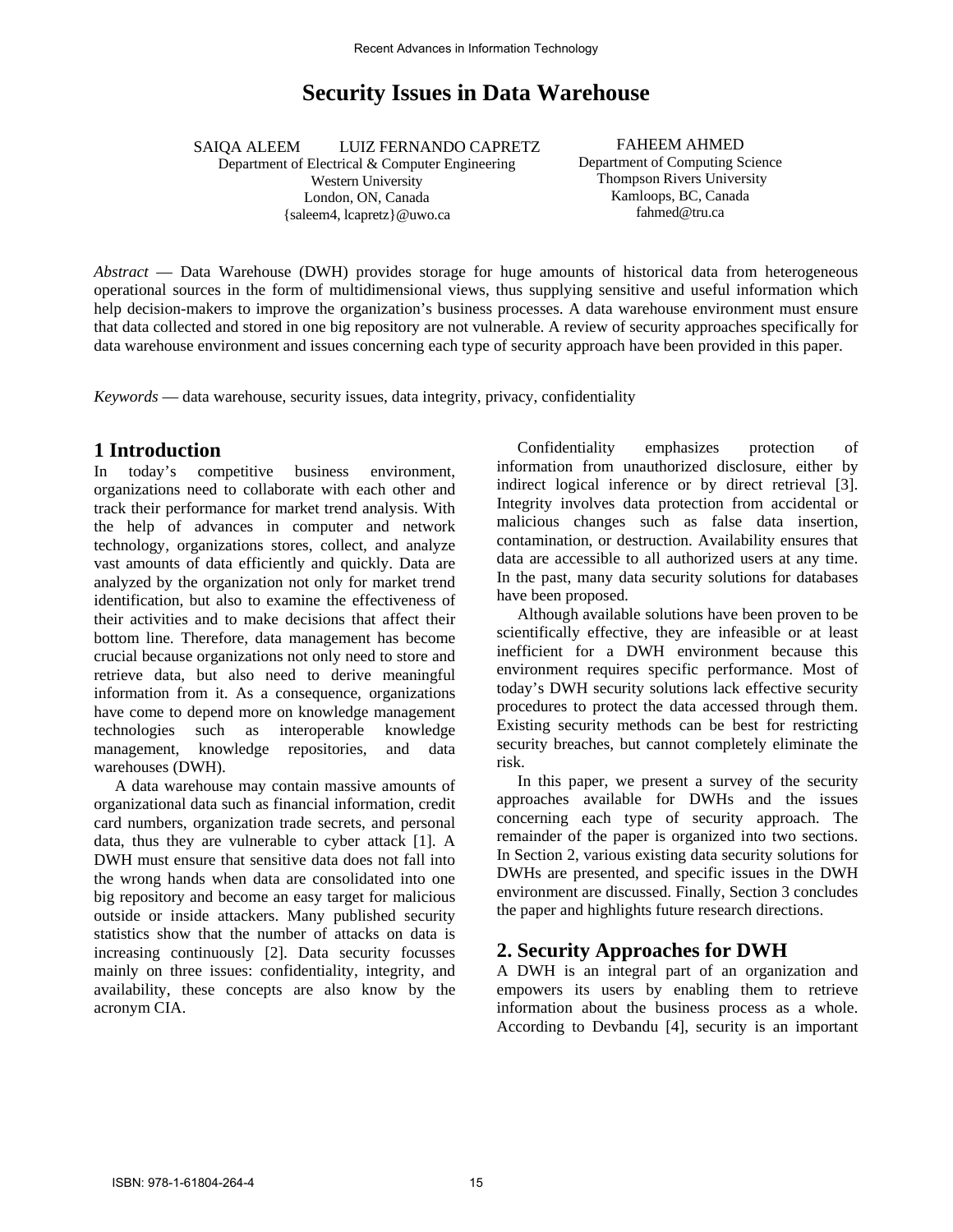requirement for DWH development, starting from requirements and continuing through implementation and maintenance. Security solutions for on-line transactional processing (OLTP) systems cannot be appropriate for DWHs because in OLTP, security controls are applied on rows, columns, or tables, while DWHs need to be accessed by different numbers of users for different content because multidimensionality is a basic principle of a DWH [1, 5].

Data extraction, transformation, cleaning, and preparation have all been done before the data are loaded into the DWH. Security concerns must be addressed at all layers of a DWH system. Moreover, DWH security cannot be ensured unless the security of the underlying operating system and the network have been addressed [6]. Various security solutions have been proposed in the DWH literature and are described below, categorized according to how they address basic security concerns such as CIA.

#### **2.1 DWH Security Approaches for Confidentiality Issues**

Confidentiality emphasizes protection of information from unauthorized disclosure, either by indirect logical inference or by direct retrieval [3]. In order to address DWH confidentiality concerns, many approaches have been proposed dealing with access control. Accesscontrol mechanisms involve controlling both invocation and administration of the DWH and the source databases. Authentication and audit mechanisms also fall under access control and must be installed in a DWH environment.

Conventionally, DWHs have been accessed by highlevel users such as business analysts and executive management. Therefore, critical access-control issues also arise at the front end of a DWH. Most DWH or OLAP vendors assume that there is no need to provide fine-grained access-control support for a DWH front end because it hinders discovery of analytical information. However, this assumption is not appropriate because many users can access analytical tools to query the DWH. Front-end DWH applications can provide both static and dynamic reporting. Imposing access control on static reports is not a problem because it can be defined on a report basis. For dynamic reporting like data-mining queries, it is difficult to provide appropriate access-control policies. This leads to the problem of data inference; for example, a user may not be authorized to obtain particular information, but may retrieve it through an aggregated query.

#### **2.2 DWH Security Approaches for Integrity**

Integrity involves data protection from accidental or malicious changes such as false data insertion, contamination, or destruction. The disadvantage of access-control mechanisms is that they do not capture inferences on data in the case of an aggregated OLAP query. Inferences on data lead to the integrity issue. For more than thirty years, inference-control approaches have been studied in statistical and census databases [7, ]. 8, 9]. The proposed approaches can be categorized into restriction-based and perturbation-based techniques. Restriction-based inference control techniques simply deny unsafe queries to prevent malicious inference. Perturbation techniques add noise to data, swap data, or modify the original data and can also apply data modification to each query dynamically. The approaches presented to solve the integrity issue can be classified further as described below.

#### **2.2.1 Restriction-based approaches**

In restriction-based inference-control techniques, the safety of a query is determined based on the maximum number of values aggregated by dissimilar queries [8], the minimum number of values aggregated by a query [10], and the highest rank of the matrix expressing answered queries [11].

Micro-aggregation and partitioning considers specific type of aggregations. In partitioning methods, a partition is defined on sensitive data, and a restriction is applied on a complete block of a partition for aggregate queries [12, 13]. Micro-aggregation also replaces cluster averages with their sensitive values [14]. Both methods are not based on dimensional hierarchies and therefore may contain meaningless blocks that are not useful for users.

#### **2.2.2 Combined Access- and Inference-Control Approaches**

In order to remove security threats, access control and inference control together can provide a good solution. Ensuring security should not affect the usefulness of DWH and OLAP systems. Wand & Jajodia [15] proposed a three-tier security architecture for a DWH. Usually, two tiers can be found in statistical databases, such as sensitive data and aggregation queries. This two-tier architecture has some inherent drawbacks: inference checking during run-time query processing may result in unacceptable delays, and also under this two-tier architecture, inference-control techniques cannot benefit from the special characteristics of OLAP. To overcome these drawbacks, the research has defined a three-tier architecture to provide access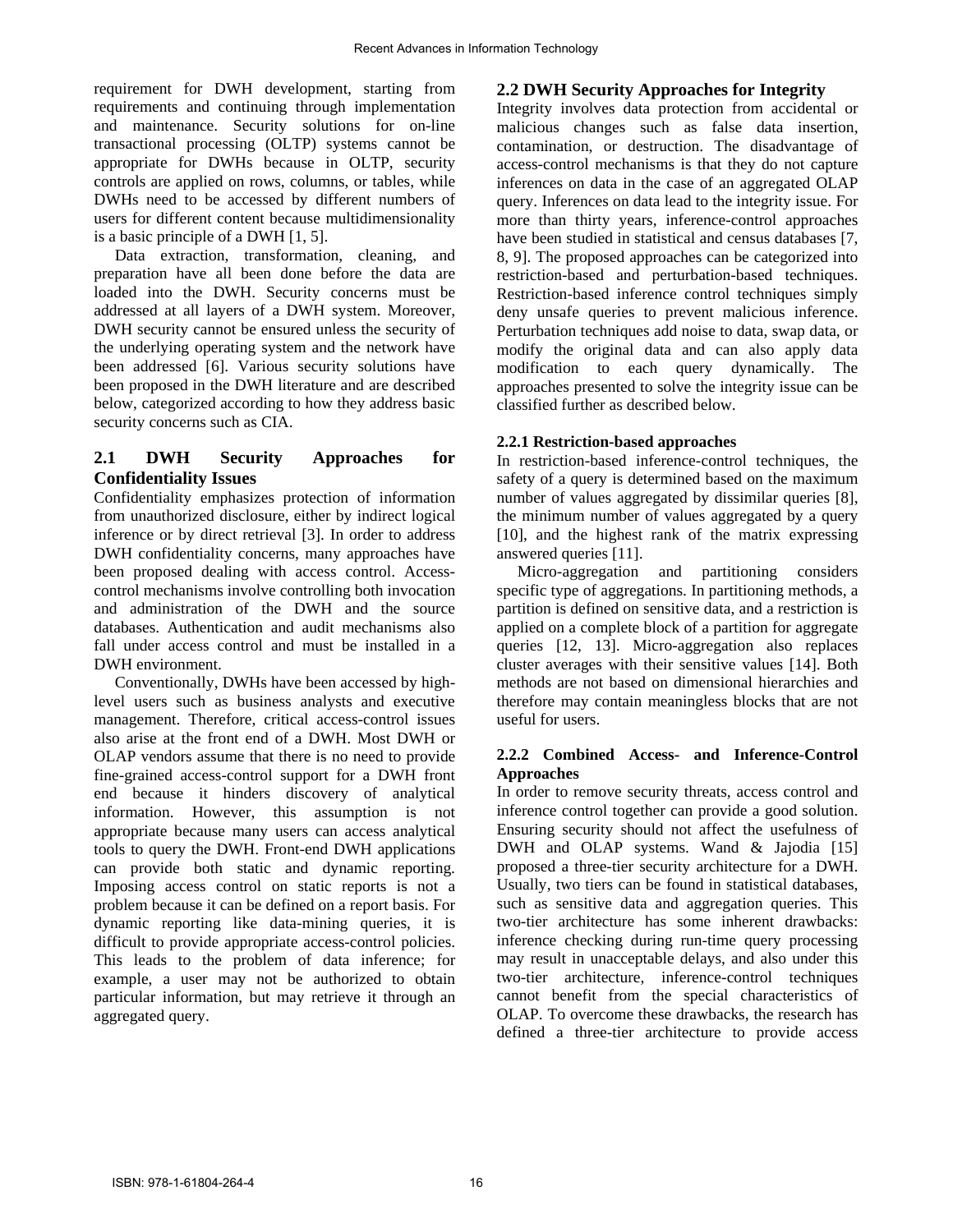control between the first and second tiers and inference control between the second and third tiers.

The basic lattice-based inference method [16] can be used and implemented on the three-tier inferencecontrol model. The first methodology used existing inference-control methods for statistical databases, whereas the second methodology was designed to remove the limitations of existing inference-control methods. The work claims that both methods could be applied on the basis of a three-tier inference control architecture that is more appropriate for DWH and OLAP systems specifically.

#### **2.2.3 Modelling-based Approaches to DWH Security**

Triki *et al.* [17] proposed approach provides semiautomatic inference detection at the DWH design level. The approach presented consists of three phases. The first phase identifies sensitive data from DWH schemata with the collaboration of security designers and experts in the field. In the second phase, an inference graph based on a class diagram is constructed to detect elements which may cause inferences in future. The security designer also distinguishes between elements leading to precise and partial inferences. Precise inference means that exact information is disclosed, whereas partial inference leads only to partial disclosure of information.

 The inference graph consists of a set of nodes representing the data. Then nodes are connected to each other by oriented arcs representing the direction of inference and its type (partial or precise). In the third phase, DWH schemata are enriched automatically by UML annotations which flag the elements that may lead to both types of inferences. The work claimed that their approach had two advantages: independence of the data domain, and use of available data to detect inferences.

#### **2.2.4 Data Masking and Perturbation-Based Security Approaches**

Data disclosure can be easily avoided by data-masking approaches. Using data masking, original data values can be replaced or changed. Currently, the best practices for data masking are used by Oracle in their DBMS [18]. In data masking, encryption is an advanced form of enforcing privacy. Oracle has also developed Transparent Data Encryption (TDE) in the 10g and 11g versions of its DBMS. TDE incorporates the well-known AES and 3DES encryption algorithms [19, 20].

Santos *et al.* [21] proposed a data-masking technique for data warehouses consisting only of numerical values. The proposed approach was based on mathematical modulus operators such as division, remainder, and two simple arithmetic operations, which can be used without changing DBMS source code and user applications. They claimed that the proposed formula required low computational effort and that as a result, query response-time overheads became relatively small while still providing an appropriate security level.

#### **2.3 DWH Security Approaches for the Availability Issues**

Data availability is of utmost importance in any DWH system. This involves data recovery from real-time corruption or incorrect data modification and continuous 24/7 user access. Data replication is performed to be able to restore damaged data using many proposed solutions. In this way, database downtime because of maintenance interventions can also be avoided, and query-processing efforts can be divided, avoiding data-access hotspots. Well-known RAID architectures can be used for mirroring data [22, 23] on systems where centralized servers contain the database. However, organizations have been implementing their DWHs in low-cost machines for cost-optimization purposes. RAID technology is not suitable for this kind of situation because typically only one disk drive is present.

In today's market, commercial solutions for the DWH data-availability issue are available, such as Oracle RAC [24] and Aster Data [25]. Hamming codes provide another approach to recover corrupted data using error-correction codes. The proposed data-storage system makes it possible to recover corrupted data blocks by using error-correcting codes, remapping bad blocks, and replicating blocks [26, 27]. Marsh & Schneider [28] proposed a technique for distributed storage used the same features as described earlier plus encryption methods. Other researchers [29, 30, 31, 32, 33] have also proposed architecture assessment and self-healing methods to address the availability issue. Recently, Darwish *et al*. [34] have establish cloudbased protocols to defend against denial-of-services attacks.

## **3 Discussion**

A literature review of the various approaches to DWH security has been presented above. A DWH needs powerful security features in addition to its normal functionalities. The primary security requirements are summarized by the Confidentiality, Integrity and Availability (CIA) acronym. A full set of security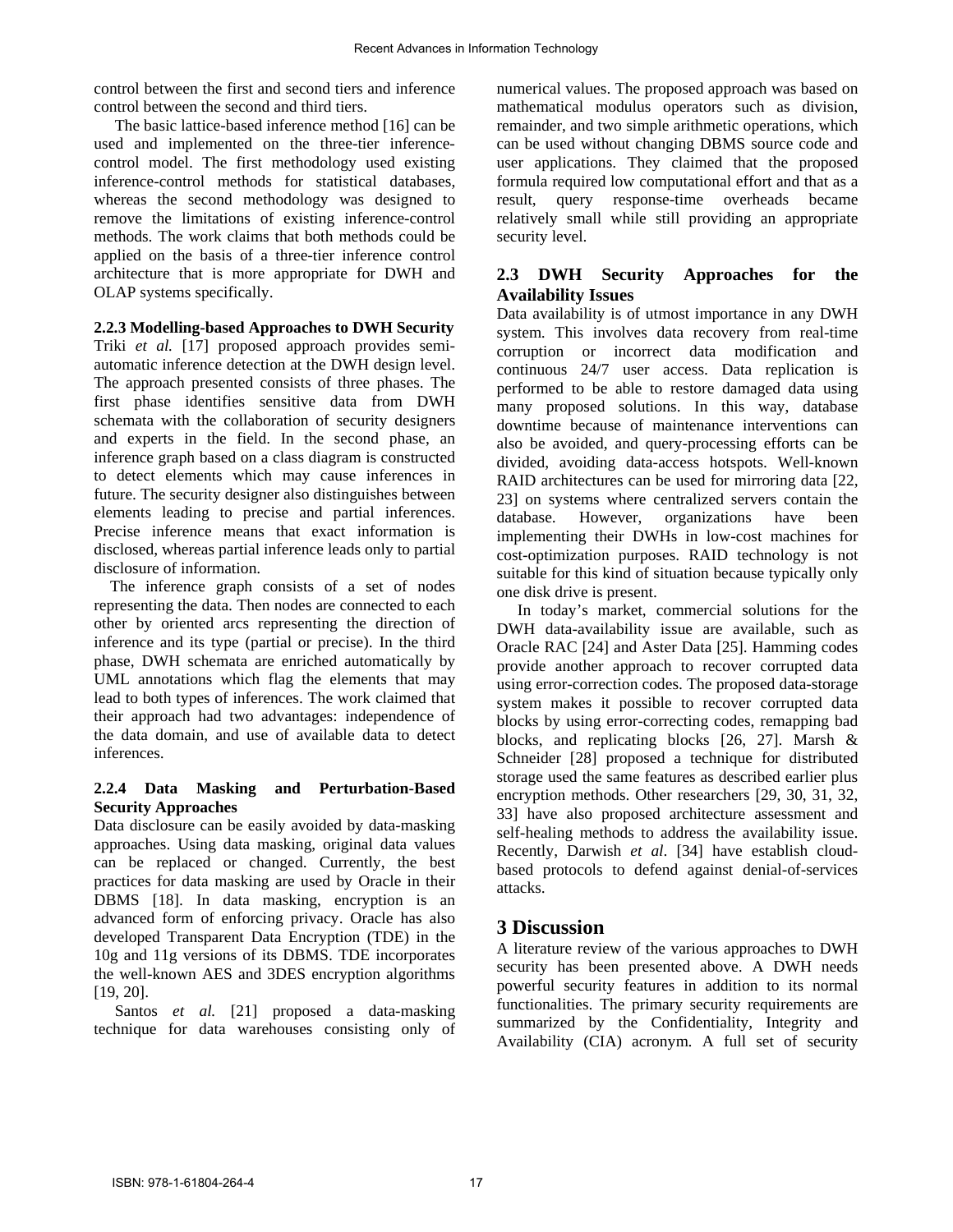features can be defined under these three basic properties, such as access control, inference control, non-repudiation, authentication, authorization, and availability. The best security model is one that provides end-to-end security in all phases of DWH, starting from modelling and continuing through implementation and maintenance. Moreover, the security model must address the three basic CIA security requirements. Some of these approaches consider security requirement confidentiality.

Security approaches which discussed integrity issues were further classified by how they address this type of security concern. Some of the approaches also tried to address the issue of DWH availability. In short, all the proposed approaches addressed only some aspects of security, and a DWH security model are needed that covers all the security requirements and also help in developing a secure DWH. The identified issues with security approaches in DWHs are listed below:

- a) Proper identification of security policies is a highly critical starting point in implementing security in a DWH.
- b) Most of the approaches used standard encryption methods and tried to provide strong data privacy. However, use of this type of encryption method makes them inefficient for DWH use. Encryption algorithms like AES and 3DES require large computational effort and have a huge impact on performance. A technique is therefore needed that provides strong data privacy with less computational effort and also maintains high performance, which is the basic requirement of DWH use.
- c) A method is also needed that specifically addresses the DWH availability issue. It will improve existing data-recovery methods to repair or restore corrupted data quickly, efficiently, and effectively.
- d) Evaluation methods for DWH security are also needed. None of the approaches examined addresses the issue of how one can assess the maturity level of security in a DWH.
- e) Confidentiality, data integrity, and availability are also basic requirements for DWH security. A combination of the approaches discussed above could be helpful in providing a solution to this problem.
- f) Most of the approaches are domain-dependent, not generic, or are somehow constraints-based.
- g) A DWH security maintenance mechanism is needed that takes specific security requirements into consideration and applies them appropriately.

h) A model is needed that helps to identify security requirements automatically throughout the DWH life cycle and makes it possible to provide proper authentication. None of the existing approaches addressed this

issue. The proper identification of security policies is a highly critical starting point in implementing security in a DWH.

i) Most of the approaches used standard encryption methods and tried to provide strong data privacy. However, use of this type of encryption method makes them inefficient for DWH use. Encryption algorithms like AES and 3DES require large computational effort and have a huge impact on performance. A technique is therefore needed that provides strong data privacy with less computational effort and also maintains high performance, which is the basic requirement of DWH use.

In order to provide DWH security, the real goal is to protect data Security and to preserve an appropriate level of privacy requirements must be considered in all layers of the system involved. No efforts have been made until now to integrate security into the complete DWH development cycle. Some approaches consider security requirements in the early stages of the DWH development life cycle. More efforts have been put in logical modelling of DWH security requirements, but they have not provided any tool support for implementing the modelled security requirements automatically in the target DWH system. A holistic approach of security throughout the software life cycle [35], may also benefit from a neuro-fuzzy framework [36, 37] - like it has been applied to other application domains.

## **4. Conclusion**

This study has provided a literature review of existing DWH security solutions, discussing their issues and their impact on DWH scalability and performance requirements. It has become apparent that the proposed solutions are infeasible or inefficient for use in DWH environments. A DWH requires specific functionality with tight scalability and performance requirements. A complete solution is therefore needed that makes it possible to address these directives. DWH security is an active research relevance to any industrial project. Further research in DWH security is needed to address the issues discussed above because many more aspects remain to be considered, and there many open questions to be answered.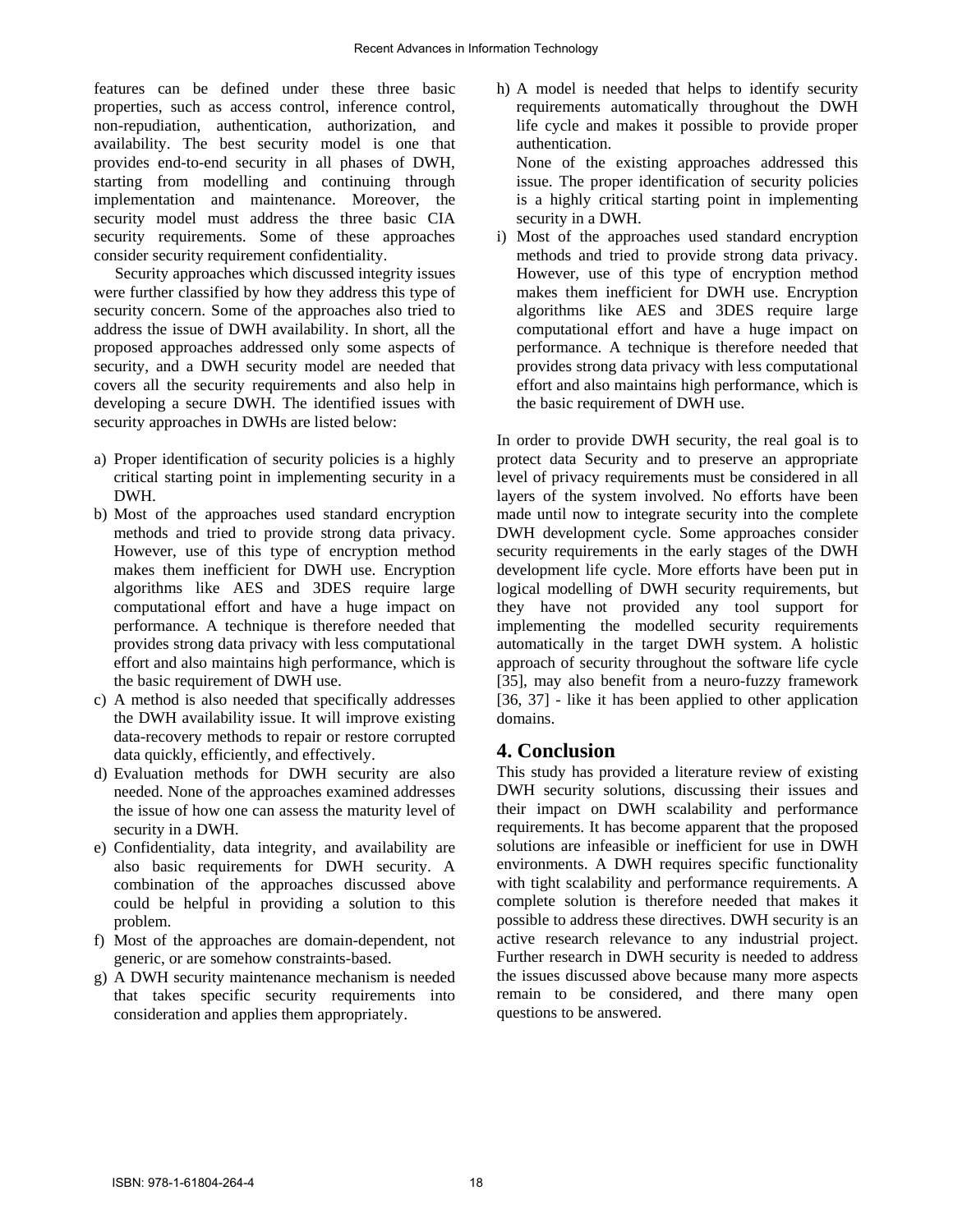### **References**

- [1] H. Inmon, *Building the Data Warehouse*, 3rd ed., John Wiley, USA, 2002.
- [2] N. Yuhanna, *Your Enterprise Database Security Strategy*, Forrester Research, 2010.
- [3] C. Farkas, and S. Jajodia, The Inference Problem: a Survey, *ACM SIGKDD Explorations Newsletter*, Vol. 4, Issue 2, pp. 6-11, December 2002.
- [4] P. Devbandu, and S. Stubblebine, Software Engineering for Security: a Road Map, *Proceedings of Conference on the Future of Software Engineering*, pp. 227-239. ACM Press, NY, 2000.
- [5] N. Kaite, M. Stolba and A.Y. Tjoa, A Prototype Model for Data Warehouse Security Based on Metadata, *International Conference of Database and Expert Systems, Vienna, pp. 300-308***,** IEEE Press, August, 1998.
- [6] E.R. Weippl, Security in Data Warehouses, Data Warehousing Design and Advanced Engineering Applications: Methods for Complex Construction, L. Bellatreche (Ed.), Chapter 15, pp. 272-27, *Information Science Reference*, 2010.
- [7] N. M. Adam and J. C. Wortmann, Security-Control Methods for Statistical Databases: a Comparative Study, *ACM Computing Surveys*, Vol. 21, Issue 4, pp. 515–556, December, 1989.
- [8] D.E. Denning and J. Schlorer, Inference Controls for Statistical Databases, *IEEE Computer*, Vol. 16, Issue 7, pp. 69–82, IEEE Computer Society 1983.
- [9] L. Willenborg, and T. DeWalal, *Statistical Disclosure Control in Practice*, Springer Verlag, New York, 1996.
- [10] D. Dobkin, A.K. Jones and R.J. Lipton, Secure Databases: Protection Against User Influence, *ACM Transactions on Database Systems*, Vol. 4, Issue 1, pp. 97–106, 1979.
- [11] F. H. Chin and G. Ozsoyoglu, Auditing and Inference Control in Statistical Databases, *IEEE Transactions on Software Engineering*, Vol. 8, Issue 6, pp. 574–582, 1982.
- [12] F. H. Chin and G. Ozsoyoglu, Statistical Database Design*, ACM Transactions on Database Systems*, Vol. 6, Issue 1, pp. 113–139, 1981.
- [13] C.T. Yu. and F.Y. Chin, A Study on the Protection of Statistical Data- bases, *Proceedings of ACM SIGMOD International Conference on Management of Data,* pp. 169–181, 1977.
- [14] J.M. Mateo-Sanz, J.M. and J. Domingo-Ferrer, A Method for Data-oriented Multivariate Micro Aggregation, *Proceeding of Conference on Statistical Data Protection*, pp. 89–99, 1998.
- [15] L. Wang and S. Jajodia, Security in Data Warehouses and OLAP Systems, *in Handbook of Database Security*, Springer Verlag, pp. 191-212, 2008.
- [16] L. Wang, S. Jajodia and D. Wijesekera, Lattice-based Inference Control in Data Cubes, in book *Preserving Privacy in On-Line Analytical Processing (OLAP)*, Springer, pp. 119-145, 2007.
- [17] S. Triki, H. Ben-Abdallah, N. Harbi, and O. Boussaid, Securing the Data Warehouse: a Semi-Automatic Approach for Inference Prevention at the Design Level, *Model and Data Engineering Lecture Notes in Computer Science*, Vol. 6918, pp. 71-84, Springer-Verlag, 2011.
- [18] Oracle Corporation, *Oracle Advanced Security Transparent Data Encryption Best Practices*, Oracle White Paper, July 2010.
- [19] Oracle Corporation, *Security and the Data Warehouse*, Oracle White Paper, April 2005.
- [20] Oracle Corporation, *Data Masking Best Practices,* Oracle White Paper, July 2010.
- [21] R. J. Santos, J. Bernardino and M. Vieira , A Data Masking Technique for Data Warehouses,<br>*Proceedings of the*  $15<sup>th</sup>$  *Symposium on Proceedings of the 15<sup>th</sup> Symposium on International Database Engineering & Applications*, pp. 61-69, ACM Digital Library, 2011.
- [22] IBM Corporation, *Understanding RAID Level 5*, IBM Systems Software Information Center, 2007.
- [23] IBM Corporation, *Understanding RAID Level 6,* IBM Systems Software Information Center, 2007.
- [24] Oracle, *Oracle Real Application Clusters (RAC),* www.oracle.com/us/products/database/options/real -applicationclusters/index.htm, September 2010.
- [25] AsterData Systems, Aster Data nCluster: Always on, for 24x7 Big Data Analytics, http://www.asterdata.com/product/alwayson.php, 2010.
- [26] V. Prabhakaran, L.N. Bairavasundaram, N. Agrawal, H.S. Gunawi,, A.C. Arpaci-Dusseau and R.H. Arpaci-Dusseau, IRON file systems, *International Symposis on Operating System Principles (SOSP),* pp. 206-220, Brighton, UK, October, 2005.
- [27] K. Vijayasankar, G. Sivathanu, S. Swaminathan and E. Zadok, Exploiting Type-Awareness in a Self-Recovery Disk, *Proceedings of Workshop on Storage Security and Surveillance,* VA, USA, pp. 25-30, October, 2007.